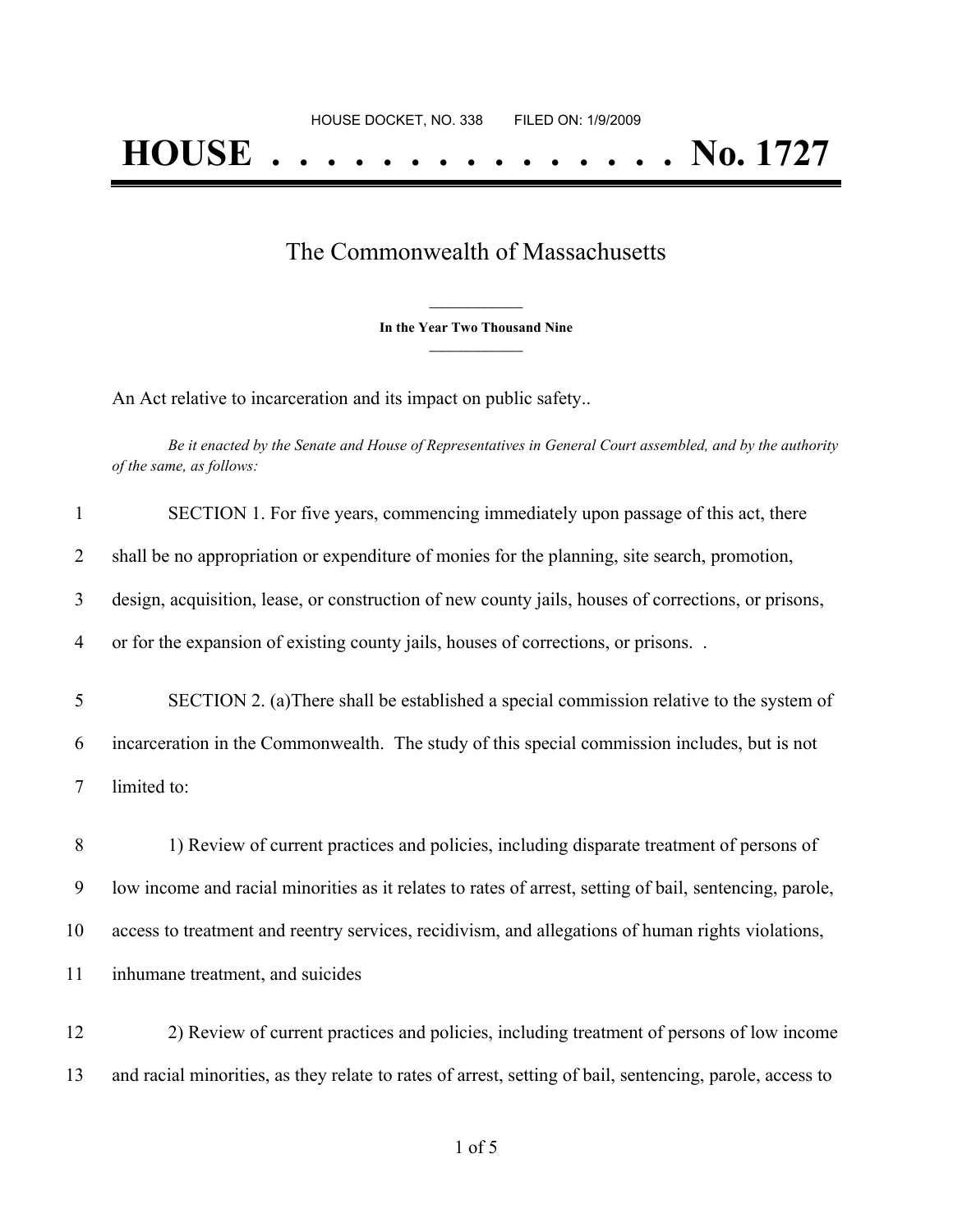treatment and reentry services, recidivism, and allegations of human rights violations, inhumane treatment, and suicides

3) Review of treatment of persons of low income and racial minorities

- 4) Investigate causes and impact of overcrowding
- 5) Evaluation of the cost-effectiveness of both corrections-based and community-based
- substance abuse treatment and mental health services on levels of incarceration and recidivism
- 6) Review the impact of funding and budget cuts in affordable housing and anti-poverty
- programs on crime and incarceration rates
- 22 7) Review criminal drug sentencing policies and rates of incarceration, and possible sentencing and/or treatment alternatives
- 
- 8) Prevalence of incarcerated individuals with mental illness and substance abuse conditions, and evaluation of possible alternatives to sentencing
- 9) Identify alternatives to current sentencing practices, particularly for non violent offenders
- 28 10) Conduct an economic analysis of the cost of incarceration
- (11) Conduct an economic analysis of the 'public safety' effectiveness of incarceration
- (12) Review of the expedience of case processing in the criminal justice system, its
- impact on the length of pre-trial detention
- (13) Review of re-entry programs, and effectiveness in reducing recidivism

of 5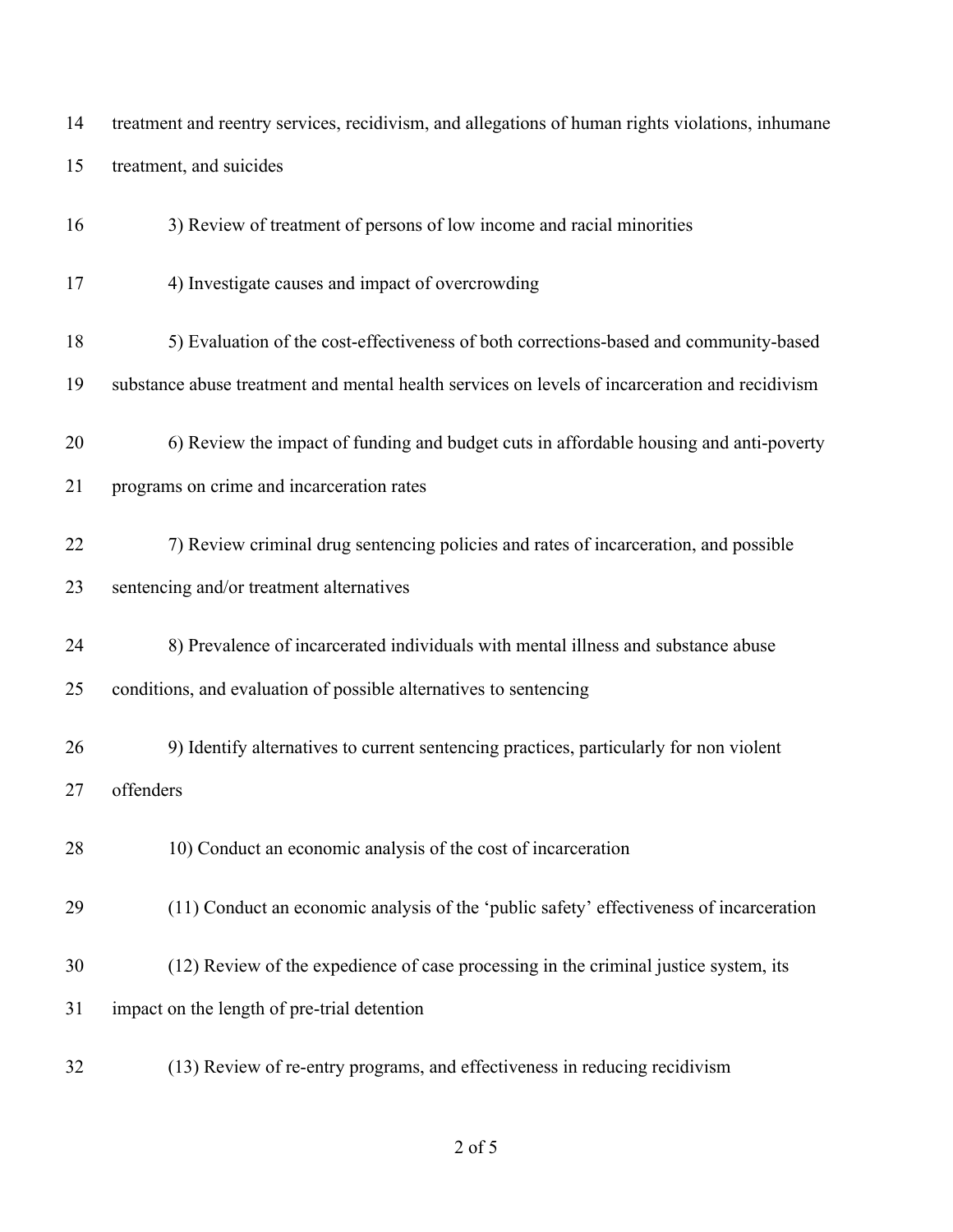| 33 | (b) The commission shall be composed of twenty-two members, as follows:                |
|----|----------------------------------------------------------------------------------------|
| 34 | One representative selected by each of the following:                                  |
| 35 | -City School, Prison Empowerment Project                                               |
| 36 | -Criminal Justice Policy Coalition                                                     |
| 37 | -Department of Corrections, appointment shall be a former superintendent with a record |
| 38 | of seeking a reduced inmate population and alternatives to incarceration               |
| 39 | -Department of Mental Health, appointment shall be a mental health professional with   |
| 40 | experience in Post Incarceration Syndrome and community mental health                  |
| 41 | -Department of Public Health                                                           |
| 42 | -Freedom Center                                                                        |
| 43 | -Harvard School of Law                                                                 |
| 44 | -Healthcare for Human Beings                                                           |
| 45 | -Human Rights Watch                                                                    |
| 46 | -INCITE! Women of Color Against Violence                                               |
| 47 | -Jericho Boston, with a second appointment to be an incarcerated/formerly incarcerated |
| 48 | person or family member of incarcerated persons                                        |
| 49 | -Law Enforcement Against Prohibition                                                   |
| 50 | -Massachusetts Correctional Legal Services                                             |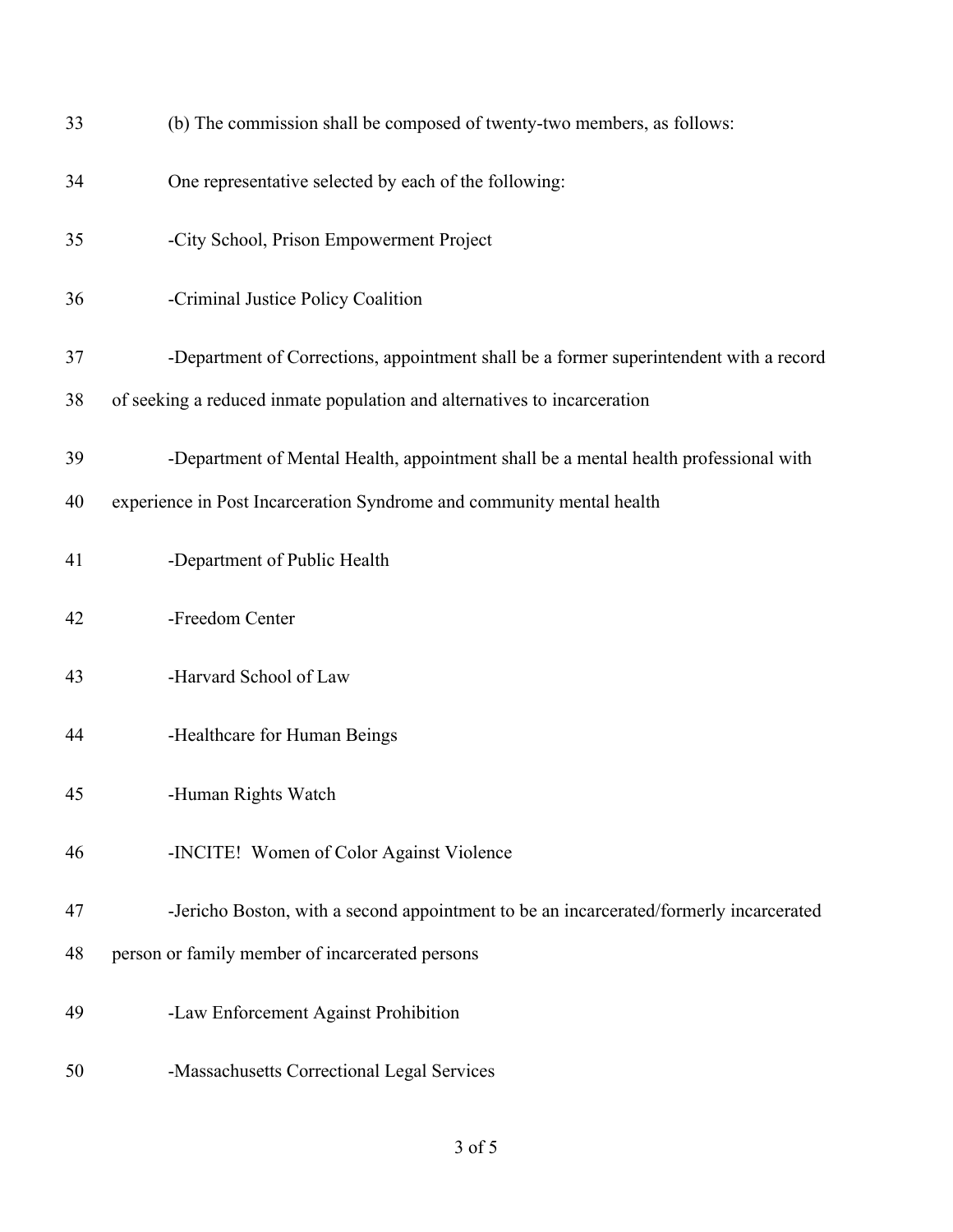| 51 | -National Center on Institutions and Alternatives                                                  |
|----|----------------------------------------------------------------------------------------------------|
| 52 | -National Association on Mental Illness                                                            |
| 53 | -Out Now                                                                                           |
| 54 | -Statewide Harm Reduction Coalition, with a second appointment to be an                            |
| 55 | incarcerated/formerly incarcerated person or family member of incarcerated persons                 |
| 56 | -Through Barbed Wire                                                                               |
| 57 | -University of Massachusetts, expert in the field of economics                                     |
| 58 | -University of Massachusetts, expert in the field of psychiatry                                    |
| 59 | Nominating organizations shall be encouraged to select commission members of diverse               |
| 60 | racial, gender, ethnic, religious, age, ability, sexual orientation and socio-economic backgrounds |
| 61 | from throughout the commonwealth.                                                                  |
| 62 | The commission shall elect from among its members a chair. The chair of the                        |
| 63 | commission may designate members of the commission as chairs of subcommittees with                 |
| 64 | approval from the commission.                                                                      |
| 65 | (c) Members shall not be compensated for their service but may be reimbursed for                   |
| 66 | necessary expenses incurred in the performance of their duties. The Executive Office of Health     |
| 67 | and Human Services shall provide staff and other resources to the commission to enable it to       |
| 68 | carry out its work and may request a supplemental appropriation to reimburse the department for    |
| 69 | the costs associated with the work of the commission.                                              |